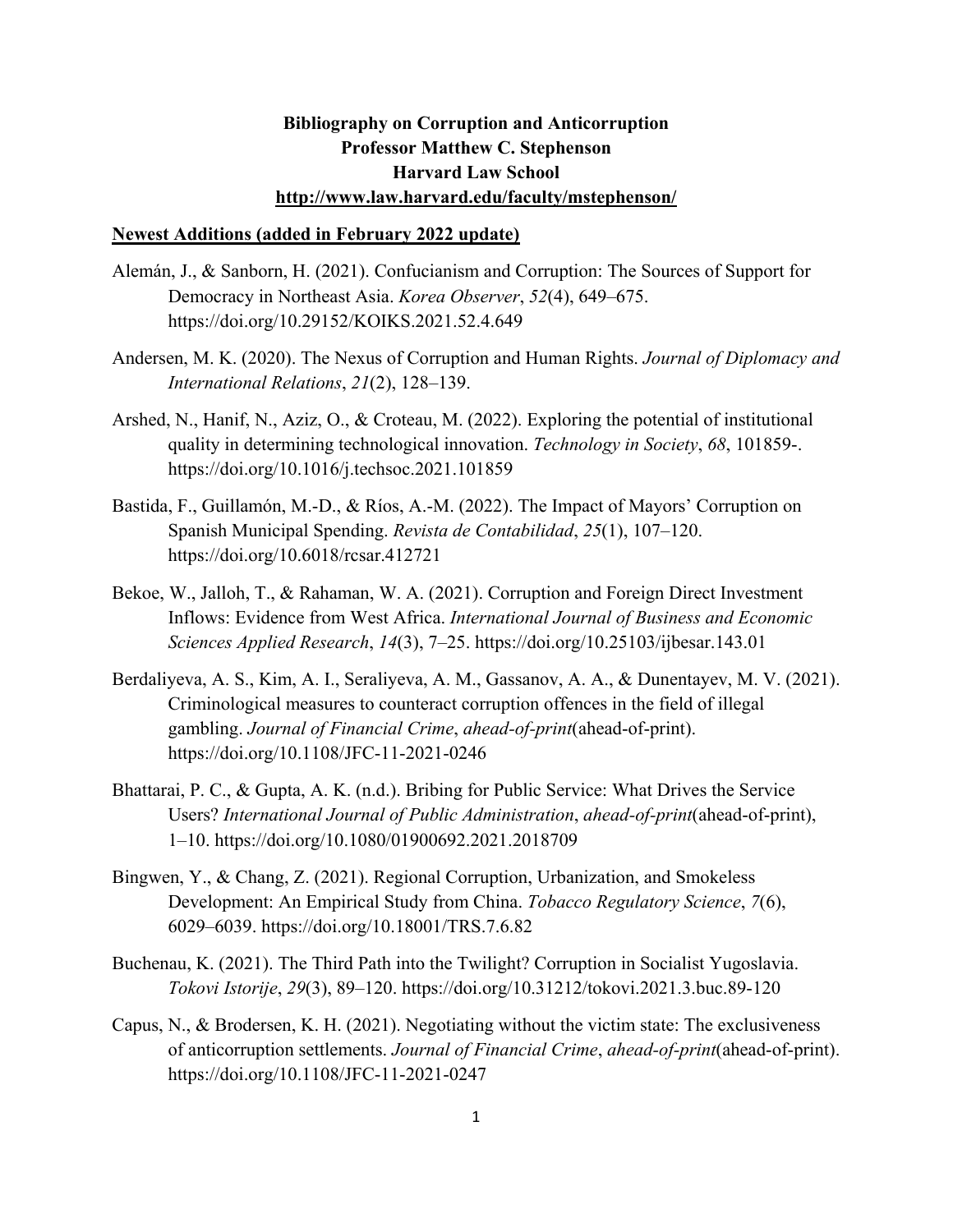- Colonnelli, E., Lagaras, S., Ponticelli, J., Prem, M., & Tsoutsoura, M. (2022). Revealing corruption: Firm and worker level evidence from Brazil. *Journal of Financial Economics*, *143*(3), 1097–1119. https://doi.org/10.1016/j.jfineco.2021.12.013
- Constantin, P.-N., Stanescu, R., Pelin, F., Stoicescu, M., Stanescu, M., Barkoukis, V., Naidenova, K., Yordanova, V., Gomez, C., & Vershuuren, P. (2022). How to Develop Moral Skills in Sport by Using the Corruption Heritage? *Sustainability (Basel, Switzerland)*, *14*(400), 400-. https://doi.org/10.3390/su14010400
- Cruz Salazar, S., & Anselmo, M. A. (2021). Can Latin America AML effectiveness impact corruption prevention? *Journal of Money Laundering Control*, *ahead-of-print*(ahead-of-print). https://doi.org/10.1108/JMLC-11-2021-0125
- Dang, V. C., & Nguyen, Q. K. (2021). Determinants of FDI attractiveness: Evidence from ASEAN-7 countries. *Cogent Social Sciences*, *7*(1). https://doi.org/10.1080/23311886.2021.2004676
- Davis, K. E. (2021). *Anticorruption Law and Systemic Corruption: The Role of Direct Responses* (SSRN Scholarly Paper ID 3888438). Social Science Research Network. https://papers.ssrn.com/abstract=3888438
- De Chiara, A., & Manna, E. (2022). Corruption, regulation, and investment incentives. *European Economic Review*, *142*. https://doi.org/10.1016/j.euroecorev.2021.104009
- Do, M. H., & Park, S. C. (2022). Factors Affecting Foreign Direct Investment and Economic Performance in Developing Economies: Evidence from Vietnam. *International Journal of Public Administration*, *45*(1), 64–80. https://doi.org/10.1080/01900692.2021.1995745
- Dumitrica, D. (2021). When protest humor is not all fun: The ambiguity of humor in the 2017 Romanian anti-corruption grassroots mobilization. *European Journal of Communication (London)*, 26732312110467-. https://doi.org/10.1177/02673231211046783
- Favarò, V. (2021). Control Over Administration, Repression of Corruption and Practices of Negotiation in the Spanish Monarchy. The Process of Residencia of the 10th Count of Lemos, Viceroy of Peru (1667-1672). *The Journal of European Economic History*, *50*(3), 113–134.
- Files, L. B., Meiners, R. E., & Morriss, A. P. (2021). Corruption in University Admissions and the Administrative Allocation of Scarce Goods. *Brigham Young University Law Review*, *47*(1), 0\_1-66.
- Giakoulas, D., Louloudi, K., Kottaridi, C., & Pantelidis, P. (n.d.). Foreign Direct Investment and the Role of Institutional Framework: Evidence from Greek Outward FDI. *Journal of East-West Business*, *ahead-of-print*(ahead-of-print), 1–29. https://doi.org/10.1080/10669868.2021.2022063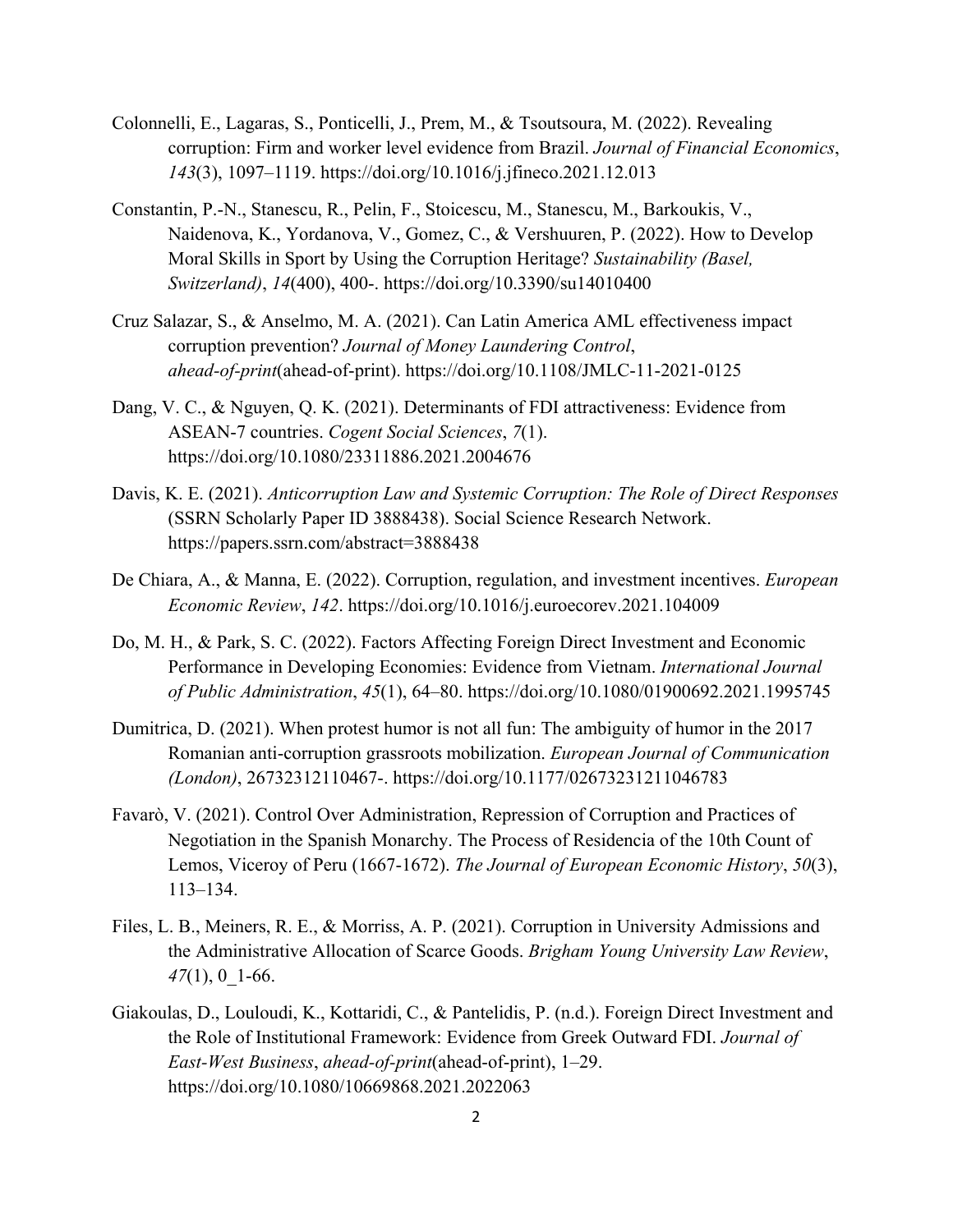- Han, Y., & Yan, S. (2022). Institutional environment and qualified foreign institutional investors' trust in auditing. *International Review of Financial Analysis*, *80*. https://doi.org/10.1016/j.irfa.2022.102021
- Hassan, M. K., Karim, M. S., & Kozlowski, S. E. (2022). Implications of public corruption for local firms: Evidence from corporate debt maturity. *Journal of Financial Stability*, *58*. https://doi.org/10.1016/j.jfs.2022.100975
- Hoang, K., Doan, H. T., Tran, T. T., Nguyen, T. X., & Le, A. Q. (2022). Anti-Corruption Campaign and Firm Financial Performance: Evidence From Vietnam Firms. *Evaluation Review*, 193841X211072707-193841X211072707. https://doi.org/10.1177/0193841X211072707
- Hussain, N., Sheikh, S. M., & Shah, I. H. (2021). Exploring the role of corruption and money laundering (ML) on bank's loan portfolio quality: A cross-country investigation. *Journal of Financial Regulation and Compliance*, *ahead-of-print*(ahead-of-print). https://doi.org/10.1108/JFRC-10-2021-0086
- Ifrani, I., & Ihsan, N. R. (2021). Application of the Reasons for Elimination of Criminals in Cases of Corruption. *Kanun (Banda Aceh)*, *23*(3), 459–476. https://doi.org/10.24815/kanun.v23i3.23241
- Kupatadze, A. (2021). Corruption and Illicit Tobacco Trade. *Journal of Illicit Economies and Development*, *3*(2), 217–223. https://doi.org/10.31389/jied.94
- Lecić, M. (2021). The Evolution of Anti-Corruption Legislation in Interwar Yugoslavia (1918–1941). *Tokovi Istorije*, *29*(3), 37–70. https://doi.org/10.31212/tokovi.2021.3.lec.37-70
- Lu, F., Zhu, Z., Zhu, L., & Gao, H. (2022). Political tie hot potato: The contingent effect of China's anti-corruption policy on cash and innovation. *Research Policy*, *51*(4). https://doi.org/10.1016/j.respol.2022.104476
- Lund, D. S., & Sarin, N. (2021). Corporate Crime and Punishment: An Empirical Study. *Texas Law Review*, *100*(2), 285–352.
- Mamshai, F. H. A. (2022). Party corruption in the Kurdistan Region of Iraq: Context and implications. *Domes (Milwaukee, Wis.)*, *31*(1), 25–42. https://doi.org/10.1111/dome.12258
- Maponga, C. C., Chikwinya, T., Hove, R., Madzikwa, N., Mazambara, F., Midzi, S. M., Mudzimu, F., Ndlovu, M., Ngirande, W., Vengesayi, N., & Mhazo, A. T. (2022). Lessons learnt from implementing the Good Governance for Medicines Programme in Zimbabwe. *BMJ Global Health*, *7*(1). https://doi.org/10.1136/bmjgh-2021-007548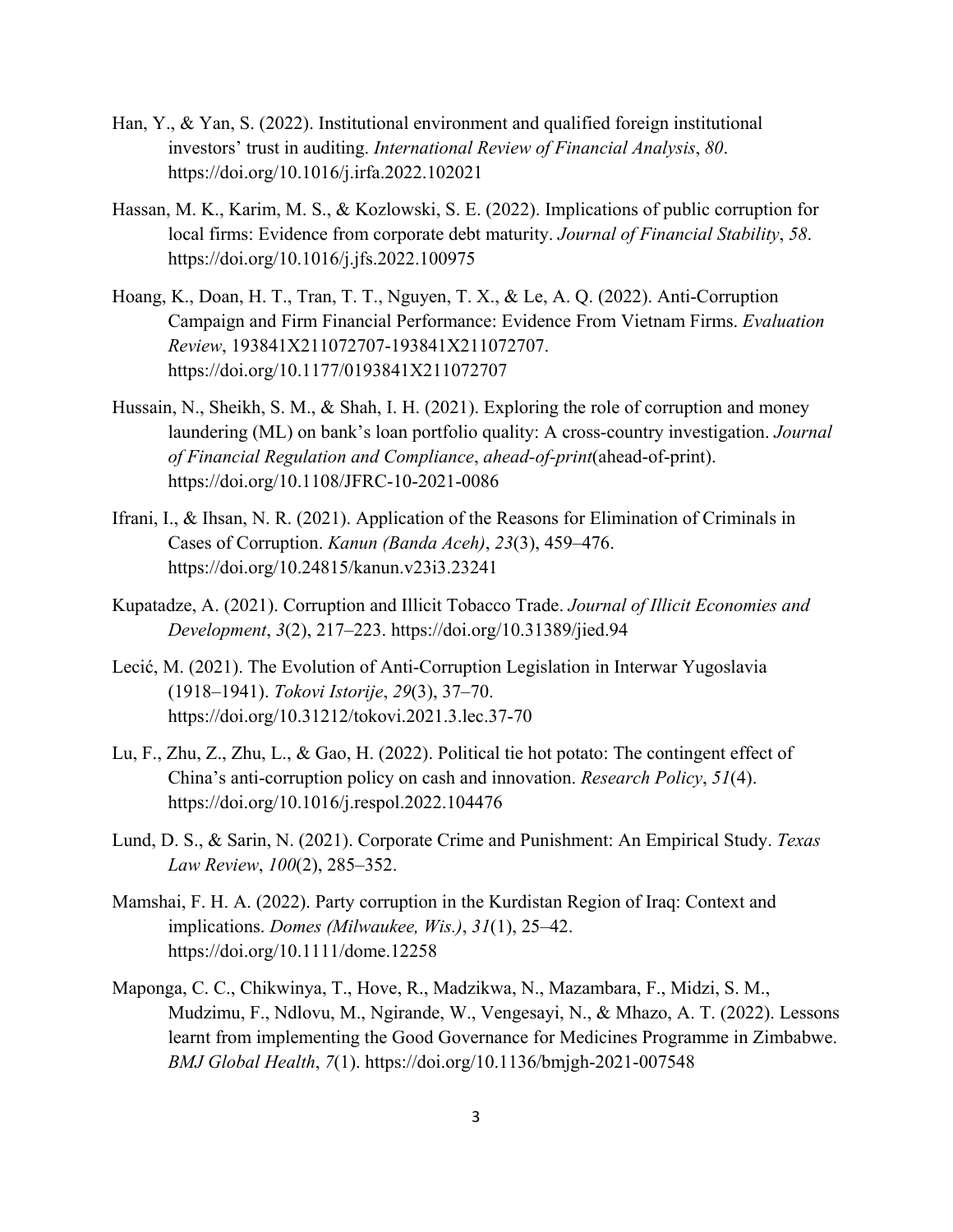- Matallah, S. (2022). Rampant corruption: The dilemma facing economic diversification in oil-abundant MENA countries. *Resources Policy*, *75*, 102541-. https://doi.org/10.1016/j.resourpol.2021.102541
- Naz, M., & Yasmin, B. (2021). Corruption and Public Debt in Developing Countries: Role of Institutional Quality. *Journal of Economic Cooperation & Development*, *42*(3), 59–89.
- Nix, A., Decker, S., & Wolf, C. (2021). Enron and the California Energy Crisis: The Role of Networks in Enabling Organizational Corruption. *Business History Review*, *95*(4), 765–802. https://doi.org/10.1017/S0007680521001008
- Ofori, I. K., Dossou, T. A. M., & Akadiri, S. S. (n.d.). Towards the quest to reduce income inequality in Africa: Is there a synergy between tourism development and governance? *Current Issues in Tourism*, *ahead-of-print*(ahead-of-print), 1–21. https://doi.org/10.1080/13683500.2021.2021157
- Pliscoff Varas, C., & Lagos Machuca, N. (2021). Implementing Systems of Integrity to Curb Corruption in the Chilean Central Government. *Gestión y política pública*, *30*(3), 81–114. https://doi.org/10.29265/gypp.v30i3.961
- Ramirez, C. D., & Huang, Y. (2021). Corruption News and Corporate Investment: Evidence from China. *Frontiers of Economics in China*, *16*(3), 405–446. https://doi.org/10.54605/fec20210301
- Rubasundram, G. A. (2021). Disrupting Corruption using Education: A "Prisoner's Dilemma" Approach. *Annales Internationales de Criminologie*, *59*(2), 119–135. https://doi.org/10.1017/cri.2021.13
- San Roman, B. (2021). 'I prefer not to know': Spain's management of transnational adoption demand and signs of corruption. *Childhood (Copenhagen, Denmark)*, *28*(4), 492–508. https://doi.org/10.1177/09075682211064970
- Singh, B. P. (2021). Institutional quality and poverty reduction in BRICS. *Poverty & Public Policy*, *13*(4), 335–350. https://doi.org/10.1002/pop4.327
- Siubayeva, N. Z., Kalguzhinova, A. M., Ozbekov, D. O., Serikbayeva, S. S., & Amirbek, K. S. (2021). Theory and practice of criminal law combating corruption in the Republic of Kazakhstan. *Journal of Financial Crime*, *ahead-of-print*(ahead-of-print). https://doi.org/10.1108/JFC-11-2021-0250
- Su, Z., & Alexiou, C. (2021). The impact of anti-corruption measures and risk effects on equity incentives and financial misreporting in China. *China Journal of Accounting Research*, 100218-. https://doi.org/10.1016/j.cjar.2021.100218
- Tanner, C., Linder, S., & Sohn, M. (2022). Does moral commitment predict resistance to